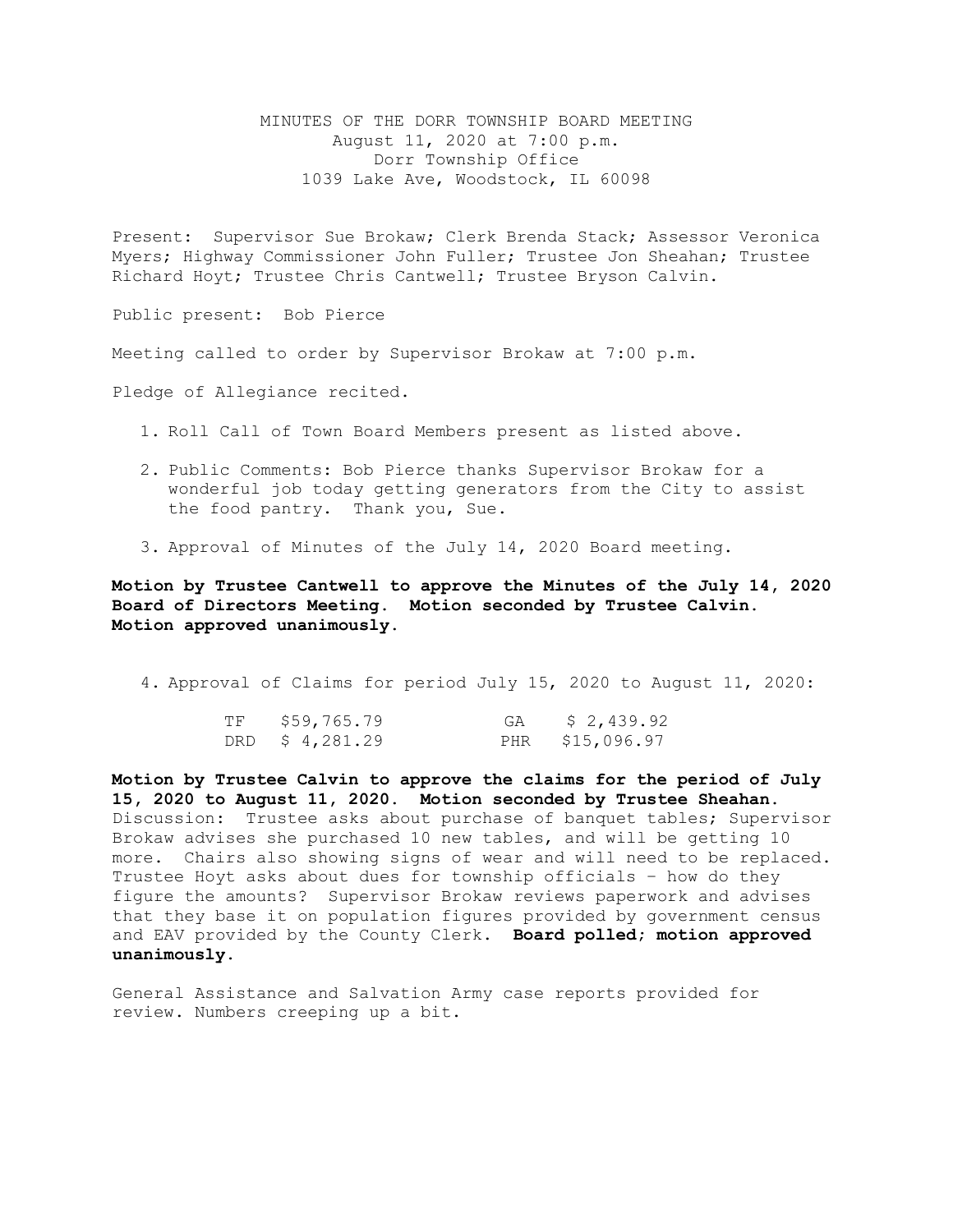## 5. Salaries – Township Officials

Supervisor Brokaw advises she has not seen any figures or information; suggests we base it off of our own prior resolution from last cycle. Resolution will be provided to Board members to review for discussion next month. Supervisor Brokaw reminds Board members that salaries are set for the four (4) year term and can not be changed. Possibly per diem for attendance at events to encourage participation.

# 6. Room rental status – group meetings

Supervisor Brokaw advises some groups are anxious to get back in here and requests direction from Board. Discussion. Cleaning/sanitization a concern. Church group – 20 to 25 people meeting on Sundays; Horse Club - board and club meetings; Audubon group; women's philanthropy group. Trustee Sheahan suggests increasing cost of cleaning and pass it on to groups. Supervisor Brokaw advises she would have to get new cleaning people, as current cleaning people come every other week, and are not interested in cleaning/sanitizing regularly. Groups always have been good about cleaning up after themselves. Trustee Cantwell states the concern is more with sanitizer and other things, i.e. masks and distancing. Supervisor Brokaw advises she ordered four (4) sanitizing dispensers and has received those, but is waiting for the stands. Trustee Calvin suggests charging a fee; Supervisor Brokaw advises we already charge the church group a \$25.00 fee, but the not-for-profits are not charged. Trustee Cantwell suggests having the groups clean and sanitize, or have them pay for cleaning/sanitizing. Supervisor Brokaw advises another option is to wait until Phase 5 to allow group meetings. Contract tracing will be necessary. Trustee Sheahan recommends that we pay for cleaning/sanitizing after each use and pass that cost on to the groups. Supervisor Brokaw suggests after Labor Day, and she would have to hire new cleaning people, as it makes more sense to have one cleaning group, suggesting charge of \$25.00 per meeting to cover the costs of cleaning. Review of frequency of meetings by groups. Trustee Cantwell voices interest of science concerning virus on surfaces; Trustee Calvin states airborne concern. Face masks and social distancing compliance required.

# 8. Status of Annual Meeting date

Supervisor Brokaw reminds Board that we decided to wait and see what the Governor advises.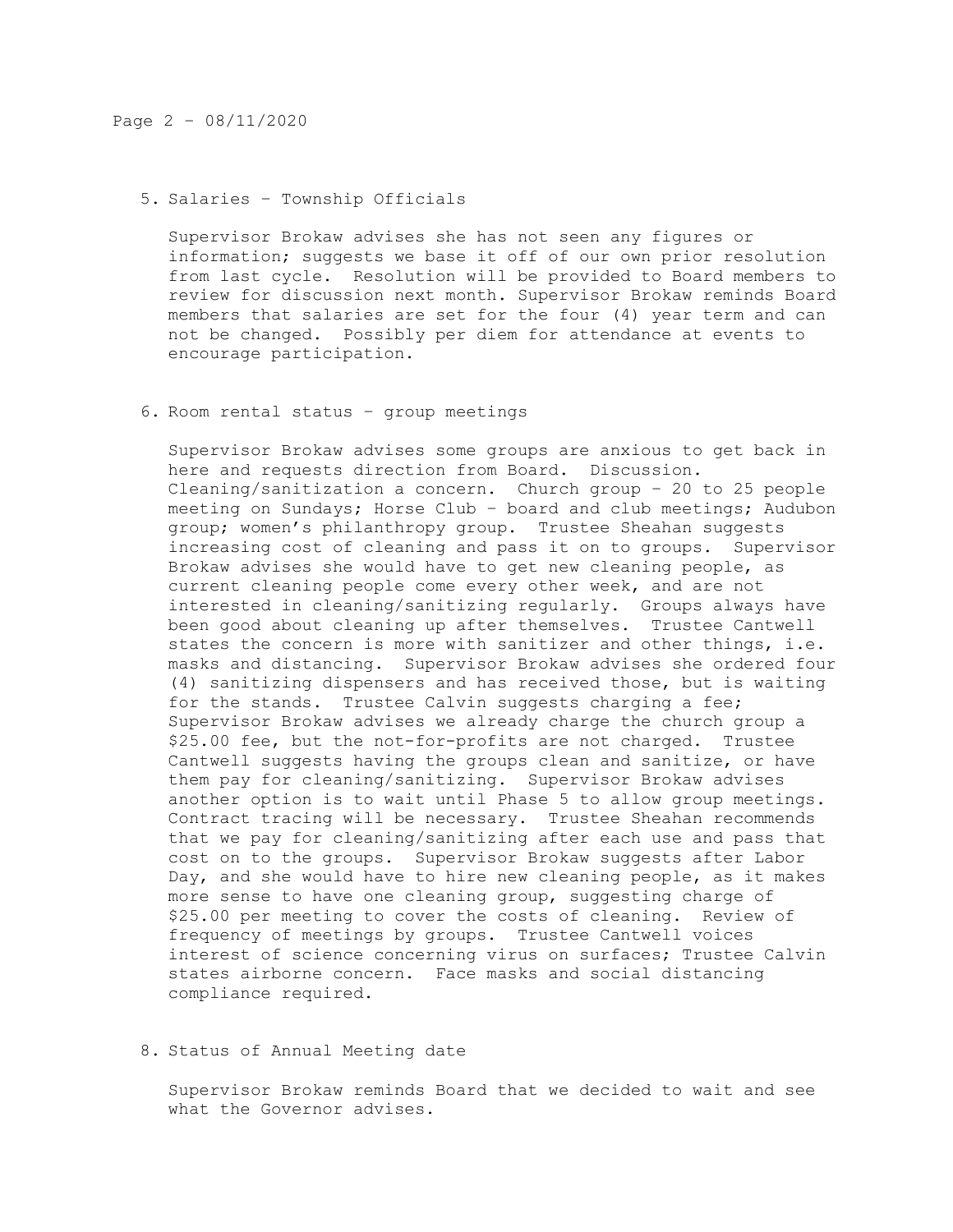#### 8. Legislative Updates – none

#### 9. Reports:

**Supervisor –** Supervisor Brokaw advises painting inside finished up last week; carpet cleaned. Ordered some tables, and we need to get some chairs. Cameras on property were of importance this last month, as a neighbor, Matt Potts, had an automobile stolen from his property, and our surveillance picked up people who walked through the parking lot, and thereafter the automobile drove out. Woodstock Police did catch the offenders and got the car back. Woodstock Police requested surveillance tape; we were unable to retrieve so Supervisor Brokaw advises she had to have someone come out at a cost of \$190.00 to copy the tape. Detective Marshall picked up the zip drive, and we asked if it is possible to get reimbursement for the cost. The detective is looking into the matter. TOI Annual Conference will be held virtually this year, with each day designated to a division; \$99.00 per person. Advise Sue if you would like to participate. Public Hearing Notice received – 8307 Castleberry Drive – currently zoned E-2; requesting setback of 10 feet instead of minimum 30 feet. Thank you letter from the University of Illinois Extension. Air filtering units – Air Management quote to be provided to Board members for review. \$1,250.00 each – 3 units.

**Assessor –** Assessor Myers advises assessments were certified to the County last month. Waiting for them to go through the process. No specific date for publication, but estimate probably 2 or 3 weeks. Getting ready for appeals. Residential Sales Entered July 15, 2020 – August 11, 2020 handout provided for review - sales prices surprising; not seeming to decrease. Brief discussion.

**Highway Commissioner –** Highway Commissioner Fuller reviews paving projects. Tree branches being picked up after last evening's storm. Down an employee due to Don Limbaugh retiring.

**Clerk –** Clerk Brenda Stack advises that election is coming up; brief review of caucus purpose and possibly Independent status. Supervisor Brokaw advises TOI site has download on election dates.